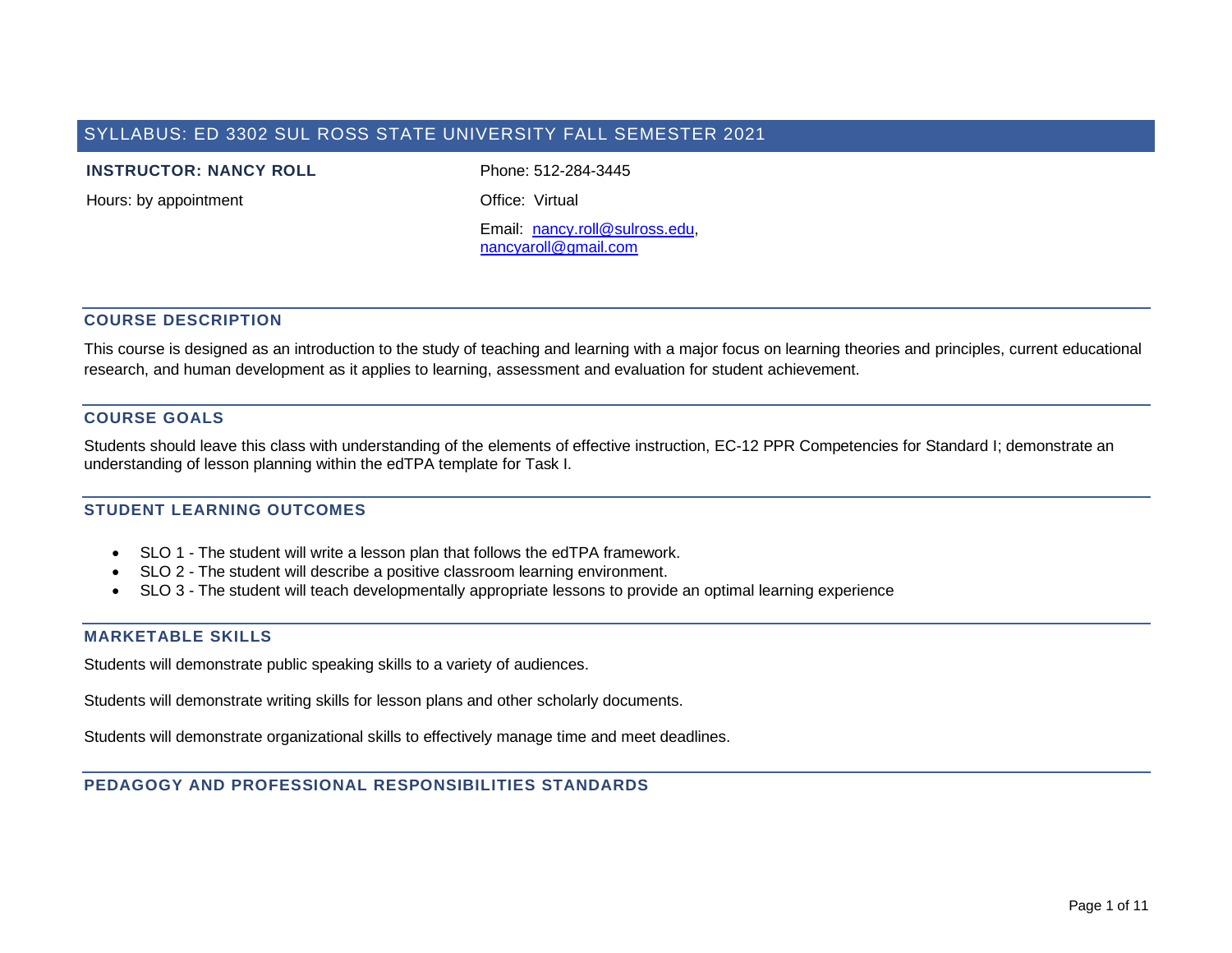| 1.001.A            | Knows the typical stages of cognitive, social, physical and emotional development of students in early<br>childhood through grade 12.                                                                                                                                                                                                                                                                                                                                                                 |
|--------------------|-------------------------------------------------------------------------------------------------------------------------------------------------------------------------------------------------------------------------------------------------------------------------------------------------------------------------------------------------------------------------------------------------------------------------------------------------------------------------------------------------------|
| 1.001.B<br>1.001.C | Recognizes the wide range of individual developmental differences that characterizes students in early<br>childhood through grade 12 and the implications of this developmental variation for instructional planning<br>Analyzes ways in which developmental characteristics of students in early childhood through grade 12<br>impact learning and performance and applies knowledge of students' developmental characteristics and<br>needs to plan effective learning experiences and assessments. |
| II.005.F           | Knows characteristics of physical spaces that are safe and productive for learning, recognizes the benefits<br>and limitations of various arrangements of furniture in the classroom and applies strategies for<br>organizing the physical environment to ensure physical accessibility and facilitate learning in various<br>instructional contexts                                                                                                                                                  |
| II.006.D           | Recognizes the importance of creating a schedule for young children that balances restful and active<br>movement activities and that provides large blocks of time for play, projects and learning centers                                                                                                                                                                                                                                                                                            |
| 1.001.F            | Uses knowledge of cognitive changes in students in early childhood through adolescence (e.g., from an<br>emphasis on concrete thinking to the emergence and refinement of abstract thinking and reasoning,<br>increased ability to engage in reflective thinking, increased focus on the world beyond the school setting)<br>to plan developmentally appropriate instruction and assessment that promote learning and development.                                                                    |
| 1.001.G            | Understands that development in any one domain (i.e., cognitive, social, physical, emotional) impacts<br>development in other domains.                                                                                                                                                                                                                                                                                                                                                                |
| 1.001.H            | Recognizes signs of developmental delays or impairments in students in early childhood through grade 4.                                                                                                                                                                                                                                                                                                                                                                                               |
| 1.001.1            | Knows the stages of play development (i.e., from solitary to cooperative) and the important role of play<br>in young children's learning and development.                                                                                                                                                                                                                                                                                                                                             |
| 1.001.J            | Uses knowledge of the developmental characteristics and needs of students in early childhood through<br>grade 4 to plan meaningful, integrated and active learning and play experiences that promote the<br>development of the whole child.                                                                                                                                                                                                                                                           |
| 1.001.M            | Knows the rationale for appropriate middle-level education and how middle-level schools are structured<br>to address the characteristics and needs of young adolescents.                                                                                                                                                                                                                                                                                                                              |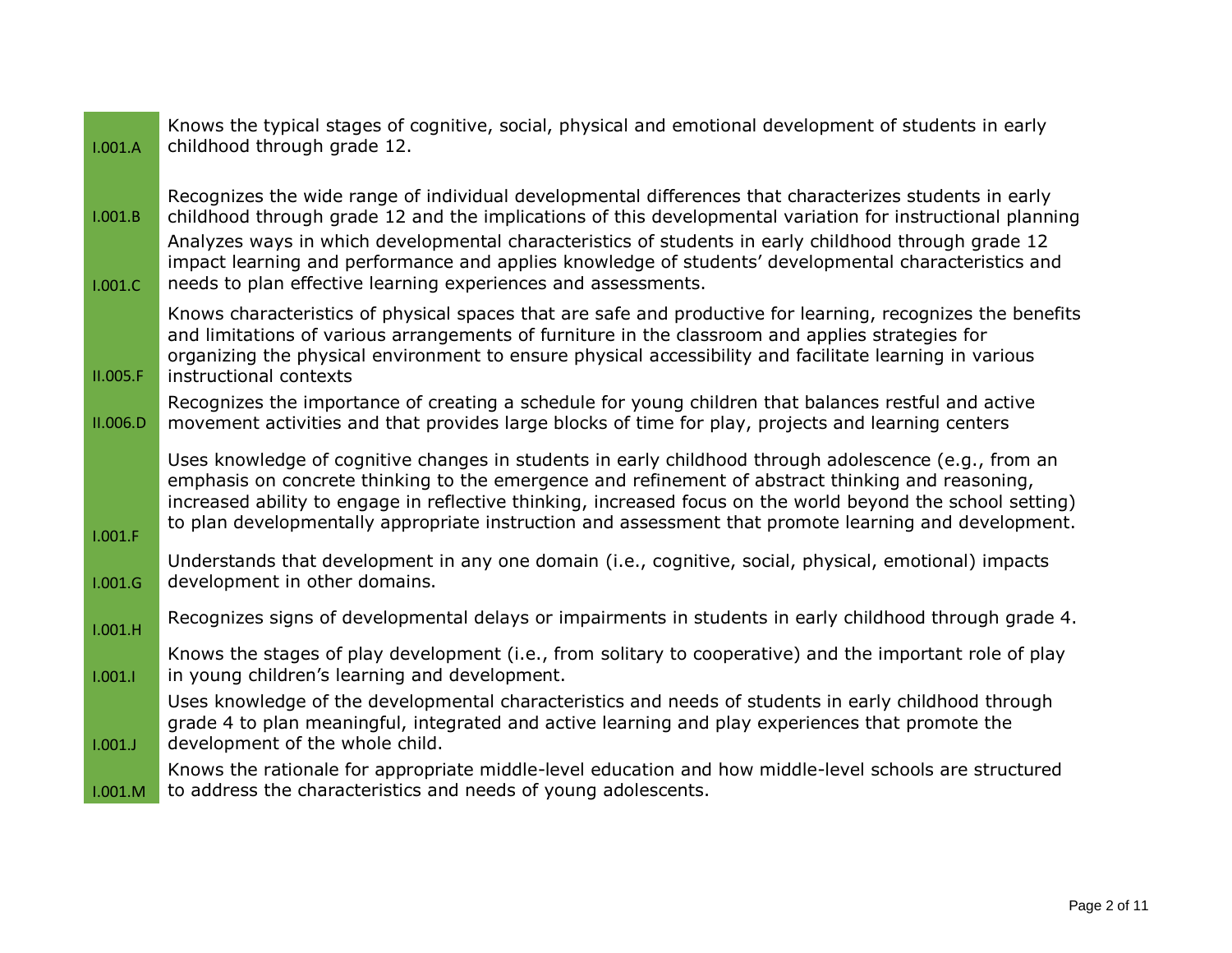| 1.001.N | Recognizes typical challenges for students during later childhood, adolescence and young adulthood<br>(e.g., self-image, physical appearance, eating disorders, feelings of rebelliousness, identity formation,<br>educational and career decisions) and effective ways to help students address these challenges.                                                                                                                                                                                                                                                                            |
|---------|-----------------------------------------------------------------------------------------------------------------------------------------------------------------------------------------------------------------------------------------------------------------------------------------------------------------------------------------------------------------------------------------------------------------------------------------------------------------------------------------------------------------------------------------------------------------------------------------------|
| 1.002.E | Knows how to plan and adapt lessons to address students' varied backgrounds, skills, interests and<br>learning needs, including the needs of English-language learners and students with disabilities.                                                                                                                                                                                                                                                                                                                                                                                        |
| 1.002.F | Understands cultural and socioeconomic differences (including differential access to technology) and<br>knows how to plan instruction that is responsive to cultural and socioeconomic differences among<br>students.                                                                                                                                                                                                                                                                                                                                                                         |
| 1.002.G | Understands the instructional significance of varied student learning needs and preferences.                                                                                                                                                                                                                                                                                                                                                                                                                                                                                                  |
| 1.003.A | Understands the significance of the Texas Essential Knowledge and Skills (TEKS) and of prerequisite<br>knowledge and skills in determining instructional goals and objectives.                                                                                                                                                                                                                                                                                                                                                                                                                |
| 1.003.D | Understands the connection between various components of the Texas statewide assessment program,<br>the TEKS and instruction and analyzes data from state and other assessments using common statistical<br>measures to help identify students' strengths and needs                                                                                                                                                                                                                                                                                                                           |
| 1.003.E | Demonstrates knowledge of various types of materials and resources (including technological resources<br>and resources outside the school) that may be used to enhance student learning and engagement and<br>evaluates the appropriateness of specific materials and resources for use in particular situations, to<br>address specific purposes and to meet varied student needs                                                                                                                                                                                                            |
| 1.003.F | Plans lessons and structures units so that activities progress in a logical sequence and support stated<br>instructional goals                                                                                                                                                                                                                                                                                                                                                                                                                                                                |
| 1.003.G | Plans learning experiences that provide students with developmentally appropriate opportunities to<br>explore content from integrated and varied perspectives (e.g., by presenting thematic units that<br>incorporate different disciplines, providing intradisciplinary and interdisciplinary instruction, designing<br>instruction that enables students to work cooperatively, providing multicultural learning experiences,<br>prompting students to consider ideas from multiple viewpoints, encouraging students' application of<br>knowledge and skills to the world beyond the school |
| 1.004.A | Understands the role of learning theory in the instructional process and uses instructional strategies and<br>appropriate technologies to facilitate student learning (e.g., connecting new information and ideas to<br>prior knowledge, making learning meaningful and relevant to students                                                                                                                                                                                                                                                                                                  |

 $\overline{\phantom{0}}$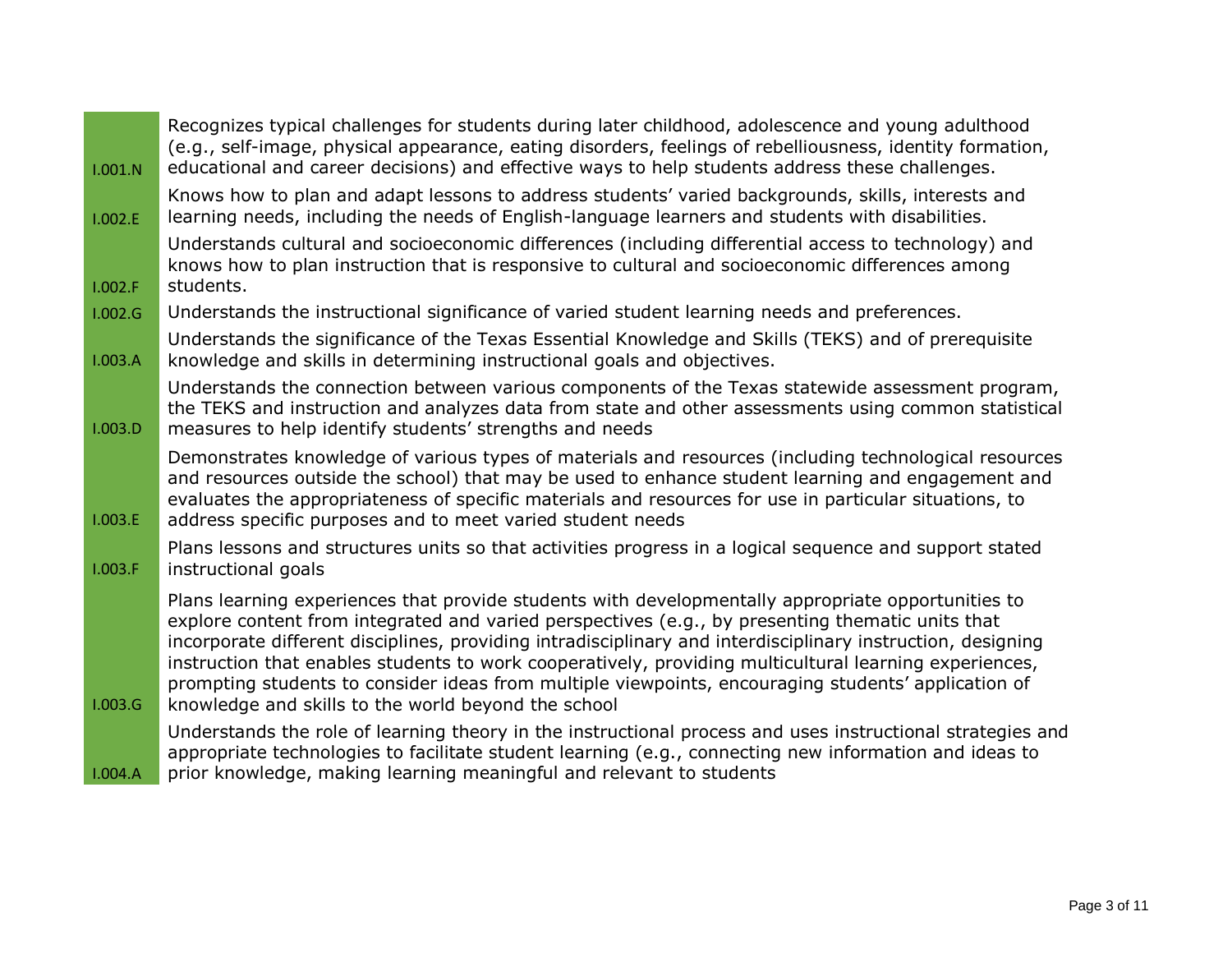| 1.004.B          | Understands that young children think concretely and rely primarily on motor and sensory input and<br>direct experience for development of skills and knowledge and uses this understanding to plan effective,<br>developmentally appropriate learning experiences and assessments                                                                          |
|------------------|-------------------------------------------------------------------------------------------------------------------------------------------------------------------------------------------------------------------------------------------------------------------------------------------------------------------------------------------------------------|
| 1.004.C          | Understands that the middle-level years are a transitional stage in which students may exhibit<br>characteristics of both older and younger children and that these are critical years for developing<br>important skills and attitudes (e.g., working and getting along with others, appreciating diversity, making<br>a commitment to continued schooling |
| 1.004.D          | Recognizes how characteristics of students at different developmental levels (e.g., limited attention span<br>and need for physical activity and movement for younger children; importance of peers, search for<br>identity, questioning of values and exploration of long-term career and life goals for older students)<br>impact teaching and learning   |
| 1.004.1          | Analyzes ways in which teacher behaviors (e.g., teacher expectations, student grouping practices,<br>teacher-student interactions) impact student learning and plans instruction and assessment that<br>minimize the effects of negative factors and enhance all students' learning                                                                         |
| 1.004.K          | Understands the importance of self-directed learning and plans instruction and assessment that promote<br>students' motivation and their sense of ownership of and responsibility for their own learning                                                                                                                                                    |
| III.008.D        | Applies criteria for evaluating the appropriateness of instructional activities, materials, resources and<br>technologies for students with varied characteristics and needs                                                                                                                                                                                |
| <b>III.008.J</b> | Develops the foundation of English language vocabulary, grammar, syntax and mechanics necessary to<br>understand content-based instruction and accelerated learning of English in accordance with the ELPS                                                                                                                                                  |
| III.009.F        | Knows how to plan, organize, deliver, and evaluate instruction that incorporates the effective use of<br>current technology; knows how to use developmentally appropriate instructional practices, activities, and<br>materials to integrate the Technology Applications TEKS into the curriculum                                                           |
| III.009.G        | Knows how to promote creative thinking and innovative process to construct knowledge, generate new<br>ideas, and create products (e.g., design multimedia presentations, explore complex systems or issues,<br>and develop steps for the creation of products                                                                                               |
| III.010.B        | Creates assessments that are congruent with instructional goals and objectives and communicates<br>assessment criteria and standards to students based on high expectations for learning                                                                                                                                                                    |

 $\overline{\phantom{0}}$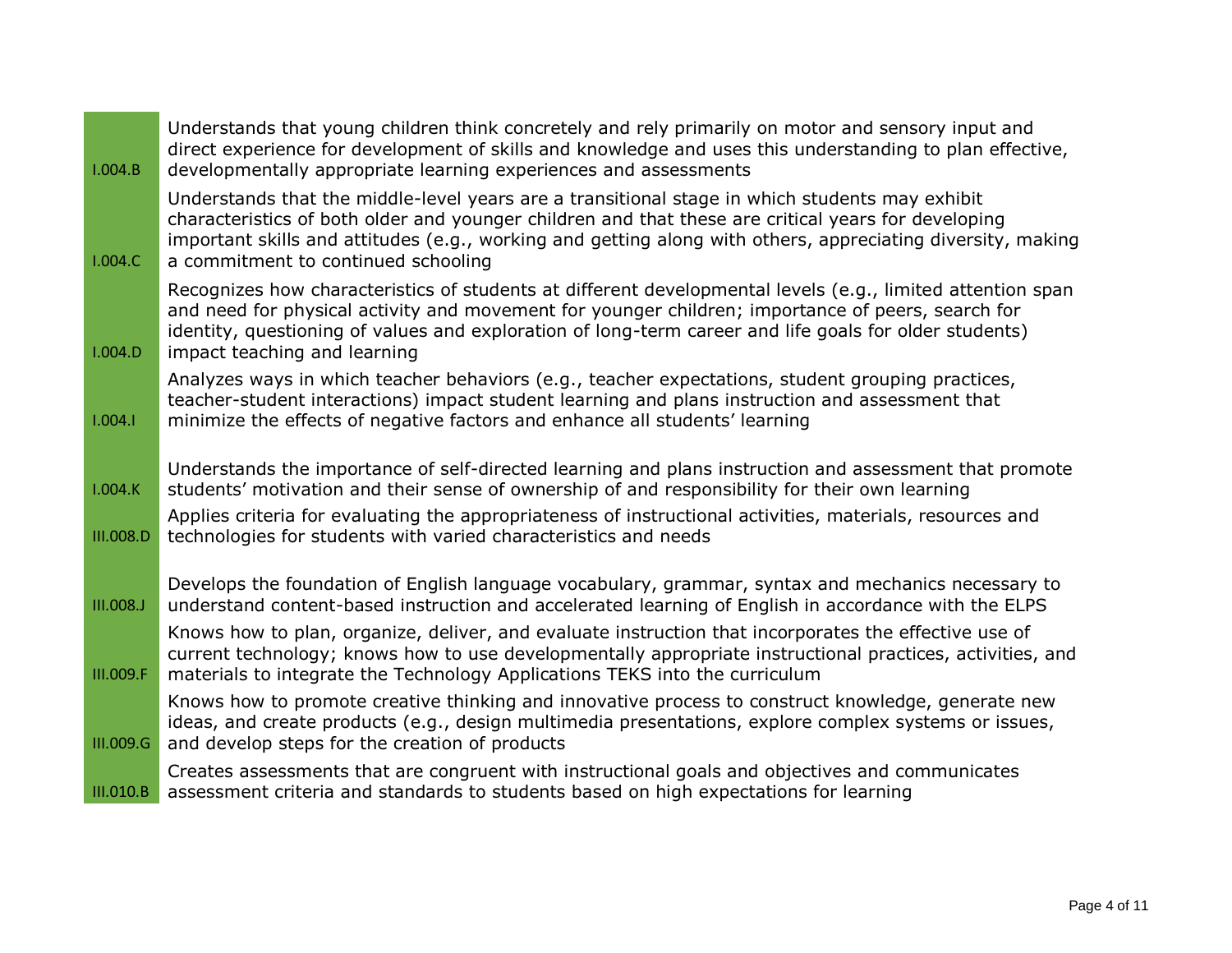II.006.I Demonstrates awareness of appropriate behavior standards and expectations for students at various developmental levels

# **REQUIRED TEXTS AND RESOURCES**

### 1. **Effective Teaching Methods: Research Based Practices** by Gary Borich; ISBN-13: 978-0134054872

*Additional readings:* Additional readings will also be required. These will be available through Black Board. You are responsible for all assigned readings.

You are to purchase **the Certify Teacher software** that aligns with your content area and/or grade level. You will use this software in Block I to prepare for the TExES content exam or PPR EC-12 #160 if you have passed your content exam. Your goal is to pass this first step toward your certification by the end of this semester. Make sure to purchase the "Study Plan Tracker" option for Certify Teacher. All students will purchase for \$10.00 access to practice tests for the EC-12 PPR . To purchase the software, have your credit card ready and go to[: http://www.certifyteacher.com](http://www.certifyteacher.com/)

If the page with the TExES Certification Practice Tests does not open immediately, click on Products, and then TExES Certification Practice Tests (if you do not see your content test, click "Click here to see all TExES Certification Practice Tests"). Scroll down until you find the test that aligns with your content area (Science 8-12; Generalist EC-6, etc.) or PPR #160. When you find the right test for your area, click on the online version. The cost will vary from student to student. Link here: [http://www.tx.nesinc.com/PageView.aspx?f=HTML\\_FRAG/GENRB\\_TXPractice.html](http://www.tx.nesinc.com/PageView.aspx?f=HTML_FRAG/GENRB_TXPractice.html)

The Certify Teacher software consists of three modes: Study, Flashcards, and Exam Mode. You must have Certify Teacher purchased by the first week of school. You will be required to take the initial Diagnostic Exam and submit your scores for a completion grade to Blackboard by January 21/ Week 2 of the course. This exam Page 2 of 8 will serve as a diagnostic exam. Thus, once you take the diagnostic test, the results will create a prescribed study plan for you. Begin working immediately in Study Mode and Flash Cards only from now on... You will need to clock ten hours in Study Mode and Flash Cards during this course. You will be required to complete your assigned study plan prior to taking the final exam for this course. Remember that frequent short sessions will be much more effective than long, irregular sessions. Consider setting a schedule for yourself and adhering to it rigorously. All CT(Certify Teacher) study hours and the study plan are due WK 13, April 6. DO NOT USE EXAM MODE any more AT THIS TIME! YOU WILL NOT BE GIVEN CREDIT FOR ANY MINUTES YOU SPEND IN TEST MODE. You will take Exam #2 the last class day. It will serve as your final and it will determine your official test approval for your TExES exam. When you have completed the full 10-hours in Study Mode, you will take Exam #2 the last class day. When you pass this exam, the Certification Specialist will recommend you to TEA to take the TExES. Email your Certify Teacher Score Report of 260 or higher (lower scores will require further preparation and retesting) to the Certification Specialist Mr. Matthew Marsh to get testing approval. The testing approval window runs from Sept. 1 of any year to May 31 of any year. If you were given approval and did not test, you will be removed for test approval from June 1 of any year to Aug. 31. No testing approved between June 1 and August 30. No exceptions unless you have failed a TExES exam. Passing the TExES is one of the steps toward becoming a certified teacher. FYI: YOU MUST PASS YOUR TExES EXAM BY BLOCK II.

**Pearson PPR Practice Test**: [https://www.tx.nesinc.com/TestView.aspx?f=HTML\\_FRAG/TX160\\_PrepMaterials.html](https://www.tx.nesinc.com/TestView.aspx?f=HTML_FRAG/TX160_PrepMaterials.html)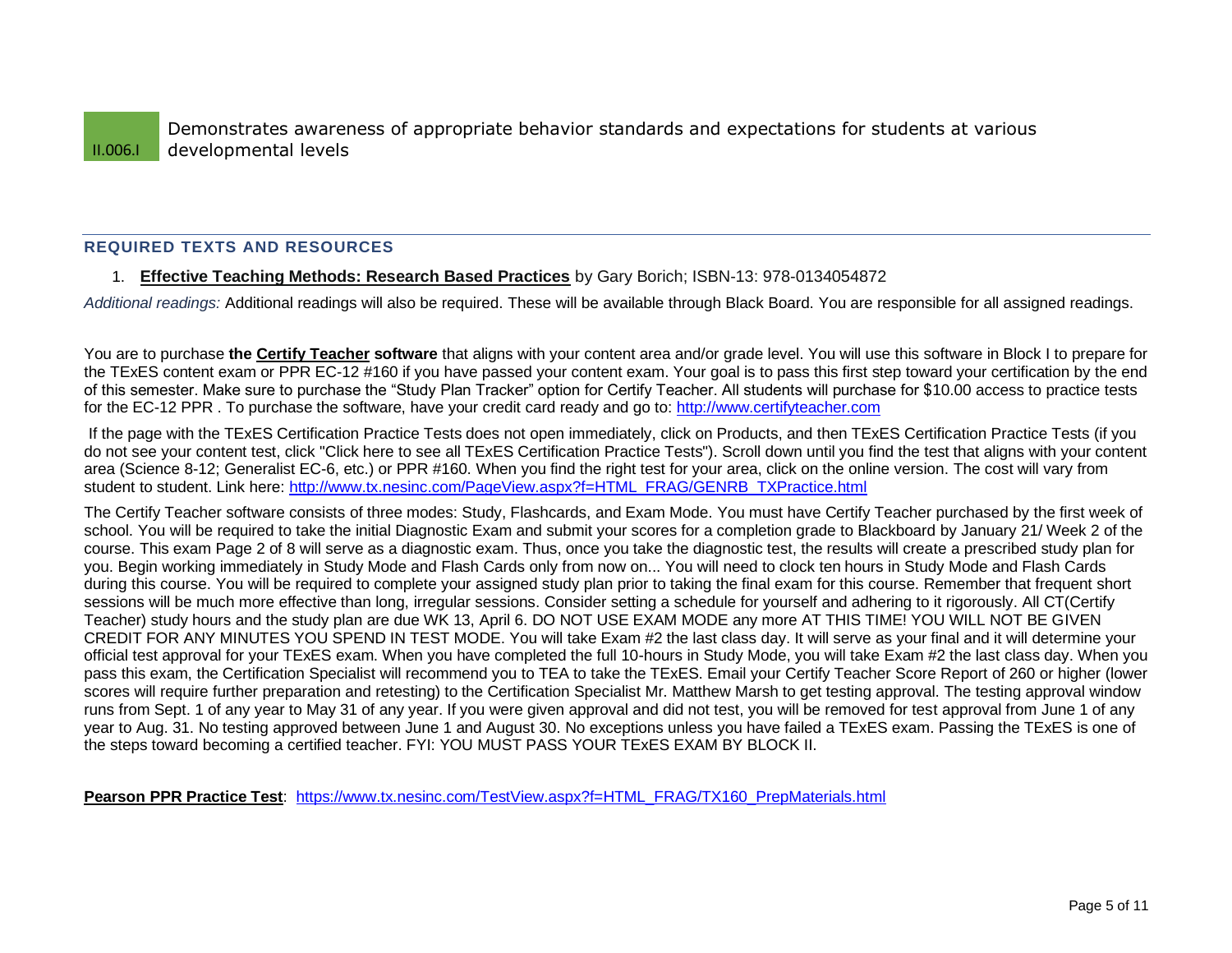You will take the Practice Test (\$10) during the first 10 days of class and again during the last 10 days of class (\$10.00). The focus for 3302 will be on Standard I, but you can begin studying for all of the standards at any time. You must pass the PPR to become a certified teacher.

### **Educational Impact**

TEA requires 10 hours of classroom observation for ED 3302 in Block I. You will complete the field observation hours by purchasing the Educational Impact platform. This platform will give you access to un-narrated quality classroom footage. You will be assigned specific videos to watch and a prompt to write in response to the video. The written response will be graded.

Below is the payment URL for you to sign up for access to the Educational Impact video library. More about required videos to observe will be provided. <https://www.ei-onlinecourses.com/sul-ross/>

1. Enter your name and email -- click submit. 2. Complete payment through Paypal - \$60 3. Receive an email from Educational Impact with your own personal ID and password www.ei-onlinecourses.com Once you have paid, the Educational Impact team will create the user ID and reach out with a Getting Started email. At that point you will be set to begin observations which are specific to ED 3302.

Educational Learning Theories: 2<sup>nd</sup> Edition Zhou & Brown – This text will be provided to students as a PDF.

**Lifespan Development, A Psychological Perspective, 2<sup>nd</sup> Ed** Lally & Valentine-French – This text will be provided to students as a PDF.

# **COURSE REQUIREMENTS AND GRADING**

Grade averages are computed, on a 100 pt scale. Assignments are weighted as follows:

| Description                                               | Points |
|-----------------------------------------------------------|--------|
| Assignments (reading response, observation reports, etc.) | 100    |
| Major Assignments (tests, projects, lesson plans, etc.)   | 300    |

Course instructor reserves the right to make any changes to accommodate class progress.

### **COURSE ASSIGNMENT DESCRIPTIONS**

1. PPR Practice Test (2) – students will take and submit scores for 2 PPR practice tests (beginning and end of semester)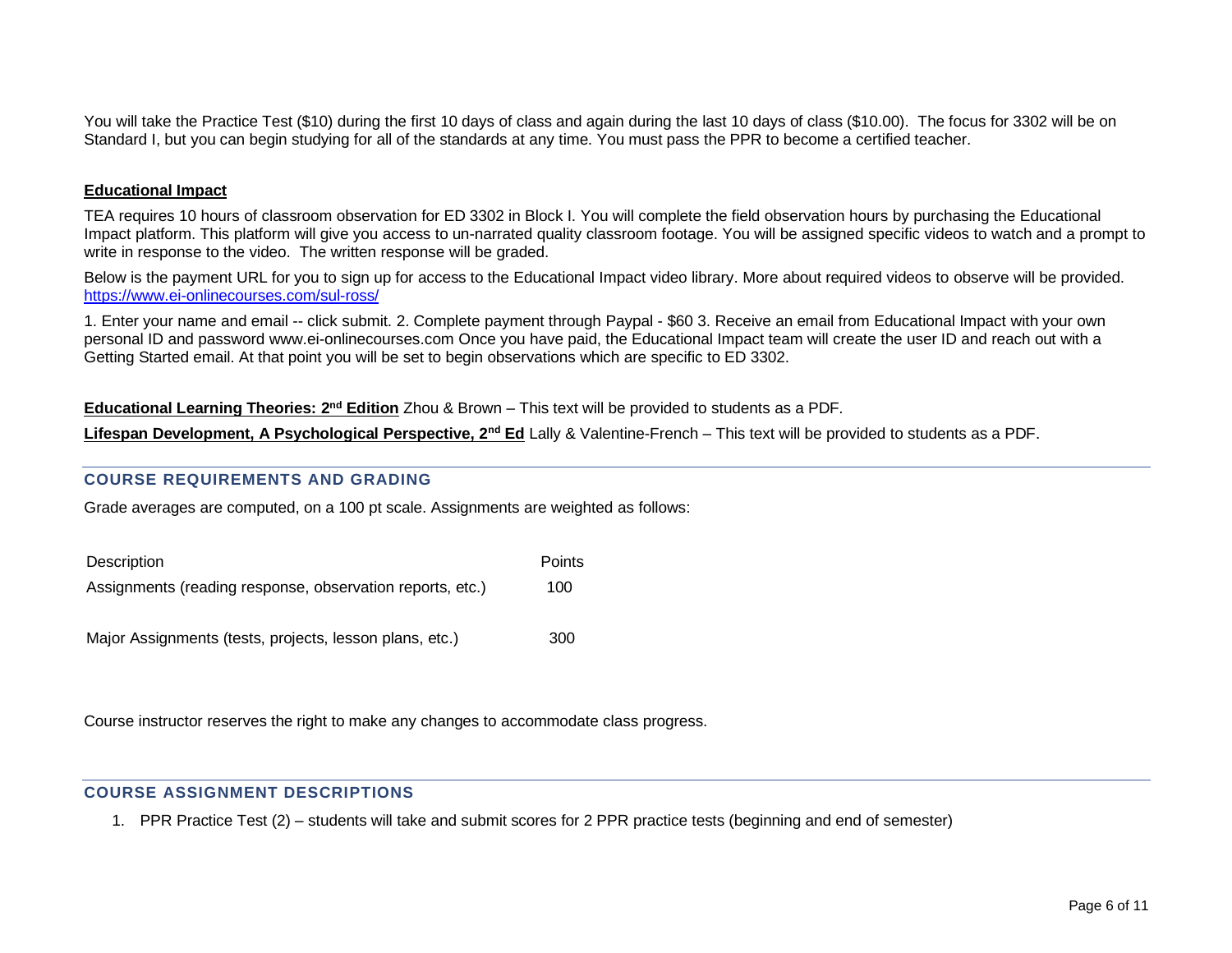- 2. Child Development Project students will create a presentation that demonstrates their understanding of learning theory and human development for early childhood and adolescence.
- 3. Basic Lesson Plans students will construct 2 basic lesson plans (7 components)
- 4. edTPA Task I students will develop a full Task I with lesson plan, commentary and materials
- 5. TEKS Detail Planner students will complete the planner throughout the semester
- 6. Resource Analysis Essay students will demonstrate their understanding of alignment of materials to the TEKS and objective by selecting a resource and justifying alignment
- 7. Research Based Strategies Project students will utilize sources for researched based strategies to identify key strategies that align to their certification and professional goals
- 8. Effective Teacher Essay students will use articles and research to describe the essential qualities of an effective teacher
- 9. Planning Project (group project) Given a set of standards, students will design a scope and sequence for a year, a semester, units, and a learning segment
- 10. Observation Field Reports students will document evidence of specific teaching and learning behaviors after watching videos of teaching (Educational Impact) by responding to specific prompts

Note: Some projects will be developed throughout the year with instructor input and supports. This list is subject to change at the instructor's discretion.

Turn in all assignments on time. Grades for assignments turned in after the due date will be reduced by 1 point for each day late.

# **ATTENDANCE POLICY**

Attend class: Attendance is not optional. Keep up on all readings. Bring reading materials to class. Participate in discussions. Be familiar with email and check it regularly. Check the class web site regularly for assignments and updates. Be thoughtful and civil to classmates and the instructor. Please do not eat during class. Turn off phones. Use of electronic devices (including computers) during class must be approved by the instructor. Email the professor when you are going to be late, absent, or leaving early. If you are late, absent or leave early, you are responsible for what you have missed. Notification does not replace attending class. Materials from each class period will be posted in Black Board. Any online presentations will be recorded and posted (there is not a guarantee that the technology will work).

If you are absent due to a university commitment, such as participating as an athlete in a game, you must provide the excuse documentation to the instructor in a timely manner.

# **GENERAL POLICIES**

### ACADEMIC MISCONDUCT

Cheating in any form compromises your grade and lowers the quality of your diploma. Classmates who cheat may actually lower your grade by inflating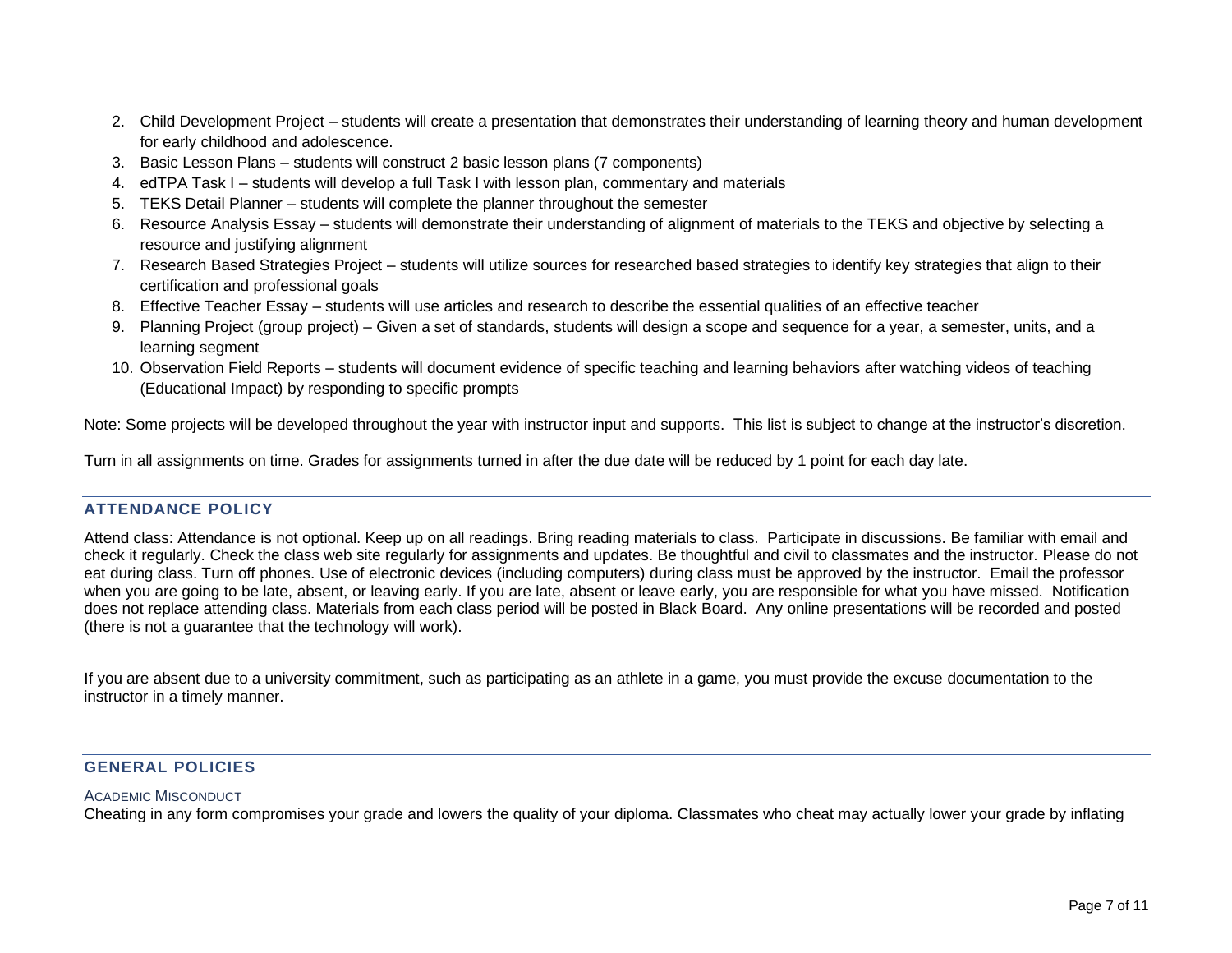grades, etc. Please make a point to read the Student Handbook regulations on academic dishonesty. To clarify, Using someone's work without giving that person proper credit (i.e. properly citing them) or passing other people's works off as your own is considered plagiarism regardless of whether you got the material from a book, the Web or your best friend. When you do use something created by another you must give credit (using the APA format) to that individual or organization.

### WRITTEN WORK POLICY

Assignments cannot be evaluated if they cannot be read. In other words, all assignments must be typed and appropriately bound or stapled. You are expected to use correct spelling, punctuation, and grammar in all your written work. Written work will be evaluated through a rubric and errors that cause confusion or misunderstanding will result in a lower grade. Read your work aloud to see and hear the errors. You must provide complete citations for each source that you use in your written work. Submission requirements will be included with assignment details. Most work will be submitted through Black Board.

#### EMAIL POLICY

E-mail is not a substitute for meeting with me during office hours. E-mail should be used to schedule an appointment outside of office hours or for short questions clarifying class assignments or specific items from the lecture. In-depth questions about course readings or an entire day's lecture, etc. are not appropriate for e-mail.

### **SRSU SAFETY PLEDGE – ONE UNIVERSITY/ONE COMMUNITY**

As a partner in each campus community, the faculty, staff, and students agree to the following statements in relation to the COVID-19 virus:

- I will wear a face covering, wash my hands, and disinfect my workspaces to protect others from the potential spread of the virus
- I promise to follow distancing guidelines as a way to mitigate the risk of transmission to others both professionally and personally
- I will monitor my health and report any potential problems
- I agree to following the guidelines set forth in this document or as described by Sul Ross State University to protect the public health
- I understand that my actions may impact the larger community and could affect my academic progress or professional attainment at Sul Ross State University

Failing to meet these expectations may be subject to corrective action under university disciplinary policies. Changes or recommendations to the guidelines based on evolving guidance from federal, state, or local agencies will be communicated to the university community.

### Texas Administrative Code

The curriculum for each educator preparation program shall rely on scientifically based research to ensure teacher effectiveness and align to the TEKS. The subject matter on the next page of this syllabus shall be included in the curriculum for candidates seeking initial certification. All of the subject matter listed will be addressed as you proceed through the Teacher Preparation Program at SRSU. In this course, we will concentrate on the following: • Child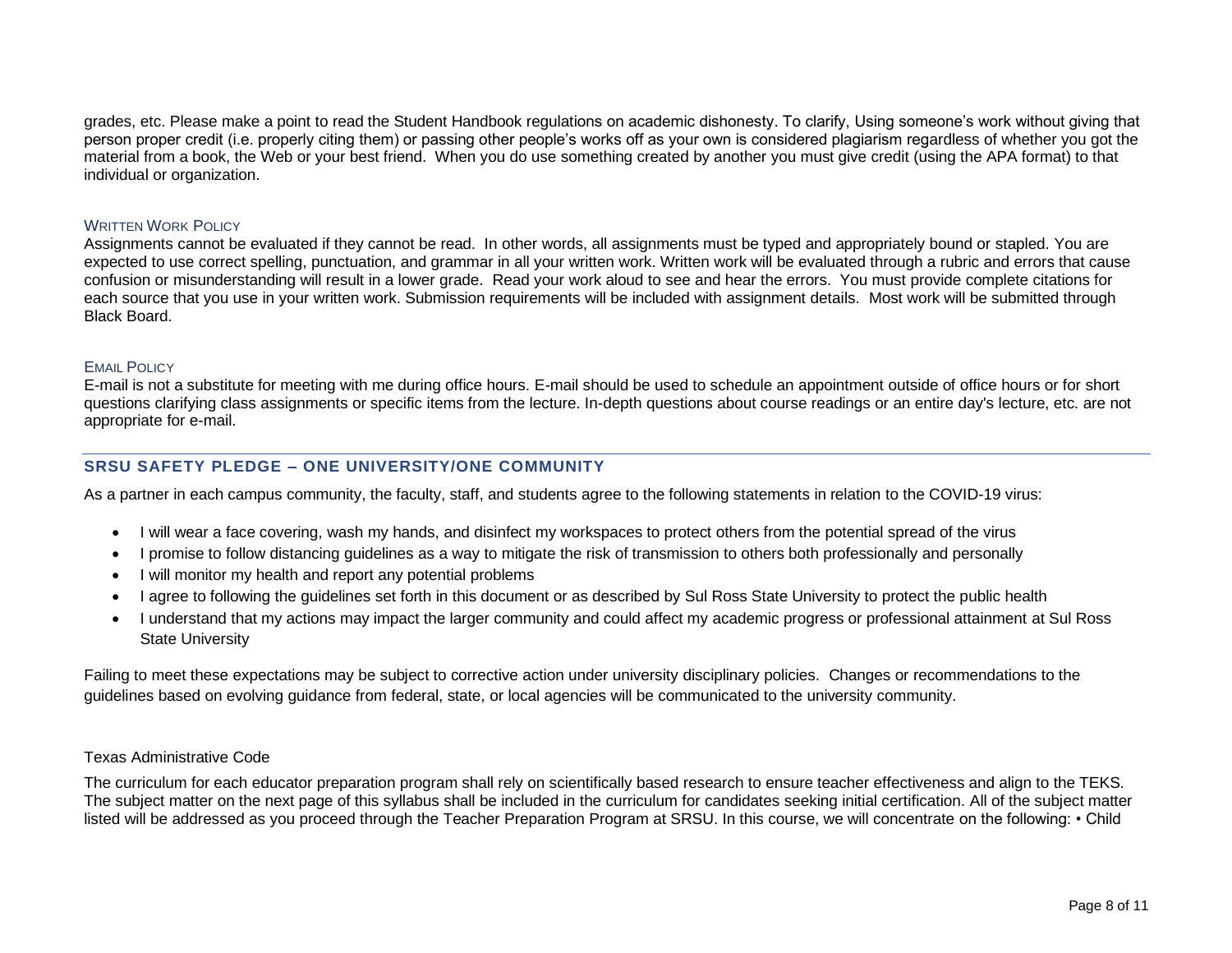development • Learning theories • TEKS organization, structure, and skills • TEKS in the content areas • ELPS – English Language Proficiency Standards • Pedagogy/instructional strategies • Dyslexia – Instruction and detection of • Scientifically Based Research in education and learning • T-TESS Framework as aligned to this coursePage 6 of 8 Texas Administrative Code

Texas Administrative Code TITLE 19 EDUCATION PART 7 STATE BOARD FOR EDUCATOR CERTIFICATION CHAPTER 228 REQUIREMENTS FOR EDUCATOR PREPARATION PROGRAMS RULE §228.30 Educator Preparation Curriculum (a) The educator standards adopted by the State Board for Educator Certification shall be the curricular basis for all educator preparation and, for each certificate, address the relevant Texas Essential Knowledge and Skills (TEKS). (b) The curriculum for each educator preparation program shall rely on scientifically-based research to ensure educator effectiveness. (c) The following subject matter shall be included in the curriculum for candidates seeking initial certification in any certification class: (1) the code of ethics and standard practices for Texas educators, pursuant to Chapter 247 of this title (relating to Educators' Code of Ethics), which include: (A) professional ethical conduct, practices, and performance; (B) ethical conduct toward professional colleagues; and (C) ethical conduct toward students; (2) instruction in detection and education of students with dyslexia, as indicated in the Texas Education Code (TEC), §21.044(b); (3) instruction regarding mental health, substance abuse, and youth suicide, as indicated in the TEC, §21.044(c-1). Instruction acquired from the list of recommended best practice-based programs or research-based practices shall be implemented as required by the provider of the best practice-based program or research-based practice; (4) the skills that educators are required to possess, the responsibilities that educators are required to accept, and the high expectations for students in this state;Page 7 of 8 (5) the importance of building strong classroom management skills; (6) the framework in this state for teacher and principal evaluation; (7) appropriate relationships, boundaries, and communications between educators and students; and (8) instruction in digital learning, including a digital literacy evaluation followed by a prescribed digital learning curriculum. The instruction required must: (A) be aligned with the latest version of the International Society for Technology in Education's (ISTE) standards as appears on the ISTE website; (B) provide effective, evidence-based strategies to determine a person's degree of digital literacy; and (C) include resources to address any deficiencies identified by the digital literacy evaluation. (d) The following subject matter shall be included in the curriculum for candidates seeking initial certification in the classroom teacher certification class: (1) the relevant TEKS, including the English Language Proficiency Standards; (2) reading instruction, including instruction that improves students' content-area literacy; (3) for certificates that include early childhood and prekindergarten, the Prekindergarten Guidelines; and (4) the skills and competencies captured in the Texas teacher standards in Chapter 149, Subchapter AA, of this title (relating to Teacher Standards). (e) For candidates seeking certification in the principal certification class, the curriculum shall include the skills and competencies captured in the Texas administrator standards, as indicated in Chapter 149, Subchapter BB, of this title (relating to Administrator Standards). (f) The following educator content standards from Chapter 235 of this title (relating to Classroom Teacher Certification Standards) shall be included in the curriculum for candidates who hold a valid standard, provisional, or one-year classroom teacher certificate specified in §230.31 of this title (relating to Types of Certificates) in a certificate category that allows the candidates who are seeking the Early Childhood: Prekindergarten-Grade 3 certificate to teach all subjects in Prekindergarten, Kindergarten, Grade 1, Grade 2, or Grade 3: (1) Child Development provisions of the Early Childhood: Prekindergarten-Grade 3 Content Standards; (2) Early Childhood-Grade 3 Pedagogy and Professional Responsibilities Standards; and (3) Science of Teaching Reading Standards. Source Note: The provisions of this §228.30 adopted to be effective July 11, 1999, 24 TexReg 5011; amended to be effective October 12, 2003, 28 TexReg 8608; amended to be effective December 14, 2008, 33 TexReg 10016; amended to be effective October 27, 2014, 39 TexReg 8388; amended to be effective December 27, 2016, 41 TexReg 10280; amended to be effective December 20, 2018, 43 TexReg 8091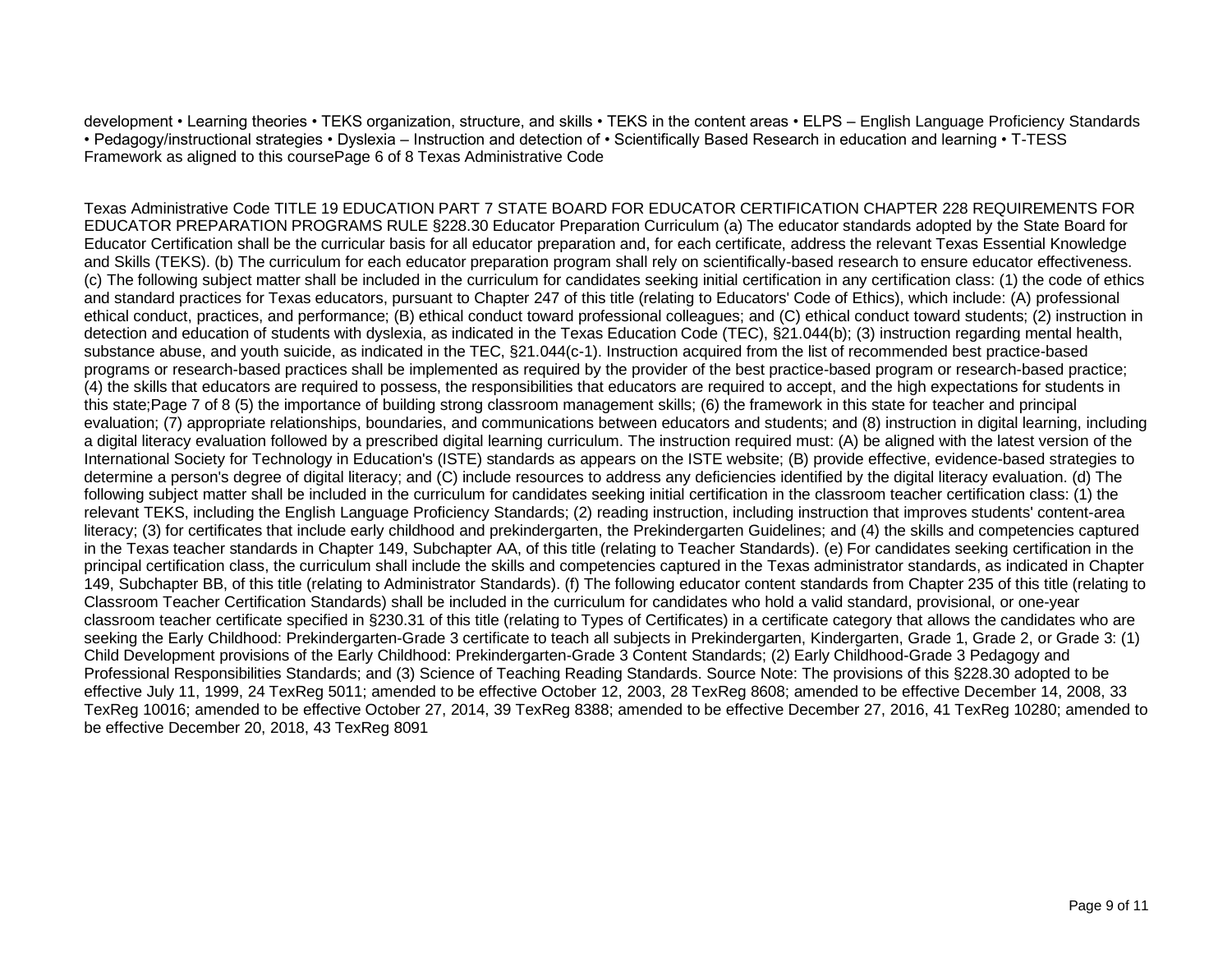# **Course Content Schedule – Subject to change as determined by course instructor.**

| <b>WK</b>      | <b>DATE</b> | <b>TOPIC</b>                                                                           | <b>Text &amp; Chapter/page numbers</b> | <b>Activity/Assignment</b>                         |
|----------------|-------------|----------------------------------------------------------------------------------------|----------------------------------------|----------------------------------------------------|
| 1              | 8/24        | Research based practices                                                               | What Works Clearinghouse website       | <b>Research Based Strategies Project</b>           |
|                | 8/26        | The Effective Teacher                                                                  | ETM Ch 1                               |                                                    |
| $\mathbf{2}$   | 8/31        | The Effective Teacher (Synchronous<br>through Teams link)                              | ETM Ch 2                               | <b>Effective Teacher Essay</b>                     |
|                | 9/2         | Child Development                                                                      | LD Ch 4, 5, & 6                        | <b>PPR Practice Test BOS</b>                       |
| 3              | 9/7         | Child Development                                                                      | Intro obs reports                      | Child Development Project, Observation<br>Report 1 |
|                | 9/9         | <b>Making Learning Stick</b>                                                           | <b>ASCD Webinar (Synchronous)</b>      | Connecting Curiosity to Human<br>Development       |
| 4              | 9/14        | Learning Theory                                                                        | EL pgs: 7-10, 13-16, 19-28, 32-36      | <b>Observation Report 2</b>                        |
|                | 9/16        | <b>Standards and Objectives</b>                                                        | EL pgs: 39-48, 69-76, 79-87, 103-115   |                                                    |
| 5              | 9/21        | TEKS, Standards and Objectives                                                         | EL pgs 89-99                           | <b>Observation Report 3</b>                        |
|                | 9/23        | <b>Organizing Learning Standards</b>                                                   | ETM Ch 6                               | <b>TEKS Detail Planner</b>                         |
| 6              | 9/28        | Learning Segments                                                                      |                                        | <b>Observation Report 4</b>                        |
|                | 9/30        | Prior knowledge                                                                        |                                        | Planning Project: Adulting 101                     |
| $\overline{7}$ | 10/5        | Questioning/Checking for Understanding                                                 | ETM Ch 8                               | <b>Observation Report 5</b>                        |
|                | 10/7        | Events of Instruction                                                                  |                                        | <b>Basic Lesson Plan</b>                           |
| 8              | 10/12       | <b>Direct Instruction</b>                                                              | ETM Ch 9                               | <b>Observation Report 6</b>                        |
|                | 10/14       | Indirect Instruction                                                                   | ETM Ch 10                              |                                                    |
| 9              | 10/19       | Interdisciplinary & Technology connections<br>- Module based/no face to face or online | ETM Ch 7                               | <b>Observation Report 7</b>                        |
|                | 10/21       | Self-directed Learning                                                                 | ETM Ch 11                              |                                                    |
| 10             | 10/26       | <b>Cooperative Learning</b>                                                            | ETM Ch 12                              | <b>Observation Report 8</b>                        |
|                | 10/28       | Assessing Learners - Summative                                                         | ETM Ch 13                              |                                                    |
| 11             | 11/2        | <b>Assessing Learners - Formative</b>                                                  | ETM Ch 13                              | <b>Observation Report 9</b>                        |
|                | 11/4        | <b>Analyzing Resources</b>                                                             | West Ed Article (Provided)             | <b>Resource Analysis Essay</b>                     |
| 12             | 11/9        | edTPA                                                                                  |                                        | edTPA Lesson Plan                                  |
|                | 11/11       | Task $+$ rubric                                                                        |                                        | Task I and Commentary                              |
| 13             | 11/16       | Task + rubric                                                                          |                                        |                                                    |
|                | 11/18       | $Task + rubric$                                                                        |                                        |                                                    |